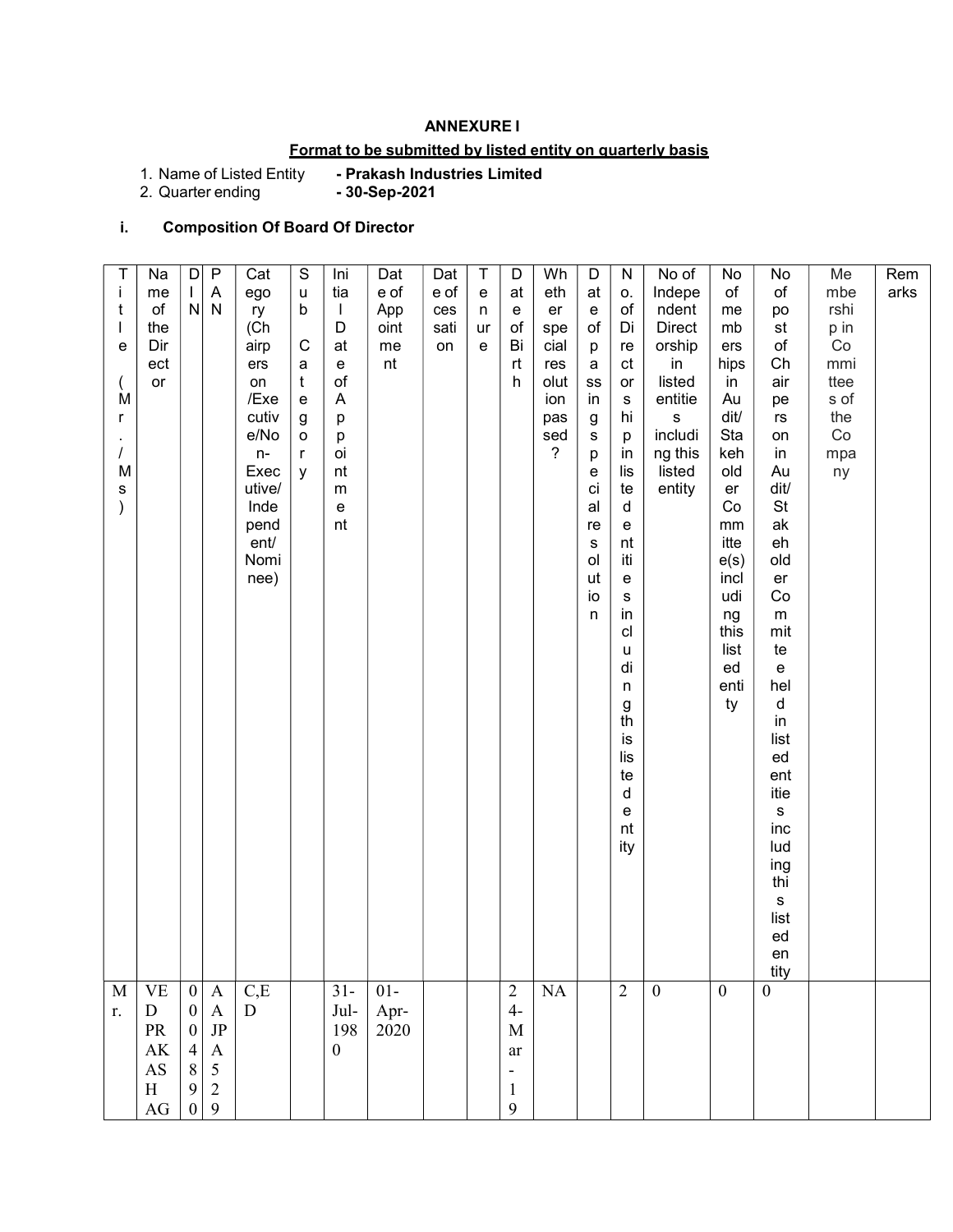|                   | ${\sf AR}$<br>W<br>${\rm AL}$                                                                                   | $\boldsymbol{7}$                                                                                                                  | $\sqrt{2}$<br>$\mathbf M$                                                                                                                                              |                            |                          |                                                       |                        |                                    | 5<br>6                                                                                                                            |           |                |                  |                |                  |                                 |  |
|-------------------|-----------------------------------------------------------------------------------------------------------------|-----------------------------------------------------------------------------------------------------------------------------------|------------------------------------------------------------------------------------------------------------------------------------------------------------------------|----------------------------|--------------------------|-------------------------------------------------------|------------------------|------------------------------------|-----------------------------------------------------------------------------------------------------------------------------------|-----------|----------------|------------------|----------------|------------------|---------------------------------|--|
| M<br>r.           | $\rm{VI}$<br>$\rm KR$<br>$\mathbf{A}$<br>$\mathbf M$<br>$\rm{AG}$<br>${\sf AR}$<br>W<br>AL                      | $\boldsymbol{0}$<br>$\boldsymbol{0}$<br>$\boldsymbol{0}$<br>5<br>$\overline{4}$<br>$\,1$<br>$\begin{array}{c} 2 \\ 5 \end{array}$ | $\mathbf{A}$<br>$\, {\bf B}$<br>$\mathbf U$<br>$\, {\bf P}$<br>$\boldsymbol{\rm{A}}$<br>$\sqrt{ }$<br>$\mathbf{9}$<br>$\overline{9}$<br>5<br>$\mathbf F$               | $\mathop{\rm ED}\nolimits$ | $\mathbf M$<br>${\rm D}$ | $28 -$<br>Ma<br>$y-$<br>200<br>5                      | $01-$<br>Apr-<br>2021  |                                    | $\boldsymbol{0}$<br>$4-$<br>${\bf D}$<br>$\rm ec$<br>-<br>$\mathbf{1}$<br>9<br>$\sqrt{ }$<br>$\,$ $\,$                            | NA        | $\overline{2}$ | $\boldsymbol{0}$ | $\overline{2}$ | $\boldsymbol{0}$ | <b>RMC</b>                      |  |
| $\mathbf M$<br>r. | KA<br>$\rm NH$<br>$\mathbf{A}$<br>$\mathbf{A}\mathbf{G}$<br>${\sf AR}$<br>W<br>${\rm AL}$                       | $\overline{0}$<br>6<br>$\,8\,$<br>8<br>5<br>$\frac{5}{2}$<br>9                                                                    | $\overline{A}$<br>$\mathcal{O}$<br>$\mathbf T$<br>$\, {\bf P}$<br>$\boldsymbol{\rm{A}}$<br>$\mathfrak{Z}$<br>$\overline{9}$<br>$\sqrt{2}$<br>6<br>$\overline{N}$       | ED                         | $\mathbf M$<br>${\rm D}$ | $28 -$<br>Ma<br>$y-$<br>201<br>$\overline{4}$         | $01-$<br>Apr-<br>2019  |                                    | $\sqrt{2}$<br>$2-$<br>$\mathcal O$<br>$\mathsf{ct}$<br>$\qquad \qquad \blacksquare$<br>$\mathbf{1}$<br>9<br>9<br>$\mathbf{1}$     | NA        | $\overline{2}$ | $\boldsymbol{0}$ | $\overline{1}$ | $\boldsymbol{0}$ | SC                              |  |
| $\mathbf M$<br>r. | PA<br>$\rm NC$<br>HA<br>$\mathbf M$<br>LA<br>$\mathbf{L}$<br>GU<br>PT<br>$\boldsymbol{\mathsf{A}}$              | $\boldsymbol{0}$<br>$\boldsymbol{0}$<br>$\boldsymbol{0}$<br>$\overline{4}$<br>$\,8\,$<br>$\,$ $\,$<br>6<br>8                      | $\mathbf{A}$<br>$\mathsf{C}$<br>$\boldsymbol{\mathrm{H}}$<br>${\bf P}$<br>${\bf G}$<br>$\boldsymbol{7}$<br>$\boldsymbol{7}$<br>$\sqrt{2}$<br>$\mathbf{1}$<br>${\bf P}$ | $\mathop{\rm ED}\nolimits$ |                          | $07 -$<br>No<br>$\mathbf{V}$ –<br>201<br>$\mathbf{1}$ | $01 -$<br>Apr-<br>2021 |                                    | $\boldsymbol{0}$<br>$5-$<br>$\boldsymbol{\mathsf{A}}$<br>pr<br>$\overline{\phantom{a}}$<br>$\mathbf{1}$<br>9<br>5<br>$\mathbf{1}$ | <b>NA</b> | $\mathbf{1}$   | $\boldsymbol{0}$ | $\overline{2}$ | $\boldsymbol{0}$ | AC,SC<br>,RC                    |  |
| $\mathbf M$<br>r. | YO<br>${\rm GI}$<br>ND<br>$\rm ER$<br>$\rm NA$<br>TH<br>$\operatorname{CH}$<br>${\rm U}{\rm G}$<br>$\, {\rm H}$ | $\boldsymbol{0}$<br>$\sqrt{2}$<br>$\begin{array}{c} 2 \\ 2 \\ 5 \end{array}$<br>$\mathbf{9}$<br>6<br>$\mathbf{1}$                 | $\boldsymbol{\mathsf{A}}$<br>$\, {\bf B}$<br>L<br>$\, {\bf P}$<br>$\mathsf C$<br>$\sqrt{5}$<br>$\sqrt{6}$<br>$\boldsymbol{7}$<br>$\mathbf{1}$<br>${\bf R}$             | ID                         |                          | $14-$<br>$\rm No$<br>$V -$<br>201<br>$\overline{3}$   | $01 -$<br>Apr-<br>2019 | $\boldsymbol{9}$<br>$\overline{4}$ | $\mathbf{1}$<br>$7-$<br>M<br>ar<br>$\overline{\phantom{a}}$<br>$\mathbf{1}$<br>$\boldsymbol{9}$<br>5<br>$\boldsymbol{0}$          | NA        | $\mathbf{1}$   | $\mathbf{1}$     | $\mathbf{1}$   | $\mathbf{1}$     | AC, N<br>RC                     |  |
| $\mathbf M$<br>r. | $\mathbf M$<br>$\bf{A}$<br>MR<br>AJ<br>$\rm{AG}$<br>${\sf AR}$<br>W                                             | $\boldsymbol{0}$<br>$\boldsymbol{0}$<br>$\mathbf{1}$<br>$\,8\,$<br>$\boldsymbol{0}$<br>6<br>$\boldsymbol{7}$                      | $\boldsymbol{\mathsf{A}}$<br>$\mathbf{A}$<br>$\mathbf F$<br>${\bf P}$<br>$\mathbf{A}$<br>$\mathbf{1}$<br>$\boldsymbol{0}$                                              | $\rm ID$                   |                          | $14-$<br>No<br>$V -$<br>201<br>$\overline{3}$         | $01 -$<br>Apr-<br>2019 | $\boldsymbol{9}$<br>$\overline{4}$ | $\boldsymbol{0}$<br>$7-$<br>Ja<br>$n-$<br>$\mathbf{1}$<br>$\boldsymbol{9}$<br>5                                                   | NA        | $\mathbf{1}$   | $\mathbf{1}$     | $\mathbf{1}$   | $\overline{0}$   | AC,N<br>$\mathbb{R}\mathcal{C}$ |  |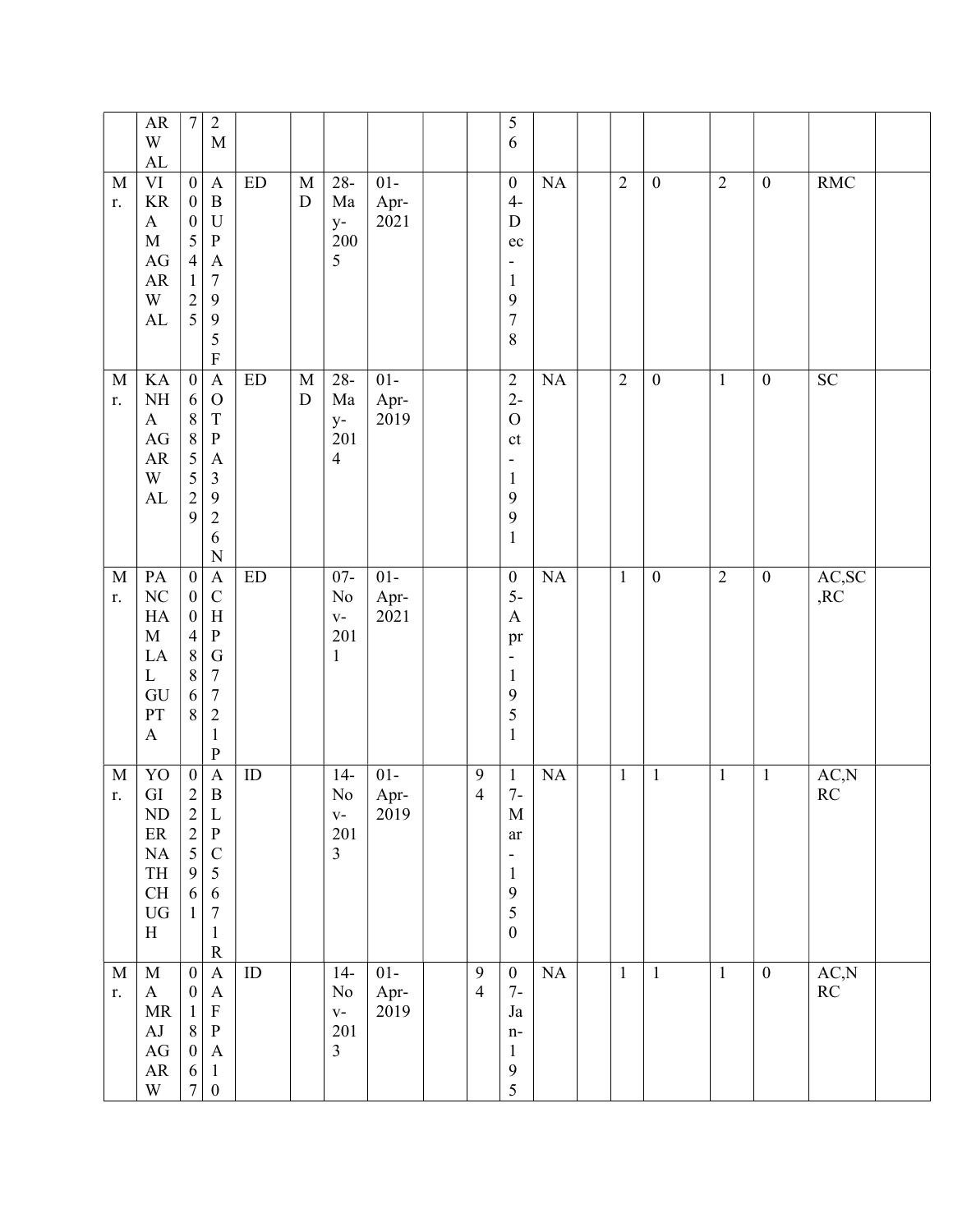|                                                               | $\mathbf{AL}$                                                                                                           | $\mathbf{1}$                                                                                                                                 | $\boldsymbol{0}$<br>$\overline{4}$<br>$\mathbf{P}$                                                                                                           |                 |                                                                          |                        |                                           | 8                                                                                                                             |    |                |                |                  |                  |                      |  |
|---------------------------------------------------------------|-------------------------------------------------------------------------------------------------------------------------|----------------------------------------------------------------------------------------------------------------------------------------------|--------------------------------------------------------------------------------------------------------------------------------------------------------------|-----------------|--------------------------------------------------------------------------|------------------------|-------------------------------------------|-------------------------------------------------------------------------------------------------------------------------------|----|----------------|----------------|------------------|------------------|----------------------|--|
| $\mathbf M$<br>$\mathbf{r}\mathbf{s}$<br>$\ddot{\phantom{0}}$ | PU<br>$\mathbb{R}\mathcal{N}$<br>$\rm IM$<br>$\mathbf{A}$<br>GU<br>PT<br>$\boldsymbol{\mathrm{A}}$                      | $\boldsymbol{0}$<br>6<br>$\, 8$<br>$\overline{8}$<br>$\overline{5}$<br>$\overline{7}$<br>$\overline{\mathbf{3}}$<br>8                        | $\mathbf{A}$<br>${\bf G}$<br>$\mathbf Y$<br>${\bf P}$<br>${\bf G}$<br>$\mathfrak{S}$<br>$\overline{4}$<br>$\overline{7}$<br>$\overline{2}$<br>$\overline{C}$ | $\rm ID$        | $28 -$<br>Ma<br>$y-$<br>201<br>$\overline{4}$                            | $01-$<br>Apr-<br>2019  | $8\,$<br>8                                | $\mathbf{1}$<br>$9-$<br>$\overline{O}$<br>ct<br>$\overline{\phantom{0}}$<br>$\mathbf{1}$<br>9<br>8<br>$\overline{\mathbf{3}}$ | NA | $\mathbf{1}$   | $\mathbf{1}$   | $\overline{2}$   | $\mathbf{1}$     | AC,SC<br>,NRC        |  |
| $\mathbf M$<br>r.                                             | $\operatorname{SA}$<br><b>TIS</b><br>H<br>CH<br>${\rm AN}$<br>$\rm DE$<br>$\mathbf R$<br>GO<br>${\rm SA}$<br>${\rm IN}$ | $\boldsymbol{0}$<br>$8\phantom{.}$<br>$\overline{2}$<br>$\boldsymbol{0}$<br>$\overline{2}$<br>$\mathbf{1}$<br>$\overline{3}$<br>$\mathbf{0}$ | $\mathbf A$<br>$\mathbf{A}$<br>$\, {\rm H}$<br>$\, {\bf P}$<br>${\bf G}$<br>9<br>$\,8\,$<br>$\overline{2}$<br>$\overline{4}$<br>$\, {\bf B}$                 | $\overline{ID}$ | $13-$<br>Au<br>$g-$<br>201<br>$8\,$                                      | $13-$<br>Aug-<br>2018  | $\overline{\mathbf{3}}$<br>$\overline{7}$ | $\mathbf{1}$<br>$7-$<br>Ju<br>$\mathbf{1}$<br>$\mathbf{1}$<br>9<br>5<br>$\mathbf{1}$                                          | NA | $\overline{2}$ | $\overline{2}$ | $\mathbf{1}$     | $\boldsymbol{0}$ | AC, R<br>$\mathbf C$ |  |
| M<br>r.                                                       | SU<br>$\mathbf{N}\mathbf{I}$<br>$\mathbf L$<br>$\rm KU$<br>$\mathbf M$<br>${\sf AR}$                                    | $\boldsymbol{0}$<br>$\, 8$<br>$\boldsymbol{0}$<br>$\overline{4}$<br>$\overline{7}$<br>$\overline{4}$<br>$\,$ 8 $\,$<br>$\overline{2}$        | $\mathbf{A}$<br>$\, {\bf P}$<br>${\bf E}$<br>$\overline{\mathbf{P}}$<br>$\rm K$<br>$\overline{4}$<br>$\overline{4}$<br>9<br>$\overline{2}$<br>$\overline{B}$ | ID              | $04 -$<br>Feb<br>$\overline{\phantom{a}}$<br>$202\,$<br>$\boldsymbol{0}$ | $04 -$<br>Feb-<br>2020 | $\mathbf{1}$<br>9                         | $\mathbf{1}$<br>$6-$<br>$\mathbf{A}$<br>u<br>$g-$<br>$\mathbf{1}$<br>9<br>$\overline{7}$<br>$\overline{\mathbf{3}}$           | NA | $\mathbf{1}$   | $\mathbf{1}$   | $\boldsymbol{0}$ | $\boldsymbol{0}$ |                      |  |

| Company Remarks        |     |
|------------------------|-----|
| Whether Permanent      | Yes |
| chairperson appointed  |     |
| Whether Chairperson is | Yes |
| related to MD or CEO   |     |

# ii. Composition of Committees

# a. Audit Committee

| Sr.<br>No. | Name of the Director          | Category | Chairperson/Membership | Appointment<br>Date | <b>Cessation Date</b> |
|------------|-------------------------------|----------|------------------------|---------------------|-----------------------|
|            | YOGINDER NATH<br><b>CHUGH</b> | ID       | Chairperson            | $14-Nov-2013$       |                       |
|            | MAMRAJ AGARWAL                | ID       | Member                 | $14-Nov-2013$       |                       |
|            | PURNIMA GUPTA                 | ID       | Member                 | 28-May-2014         |                       |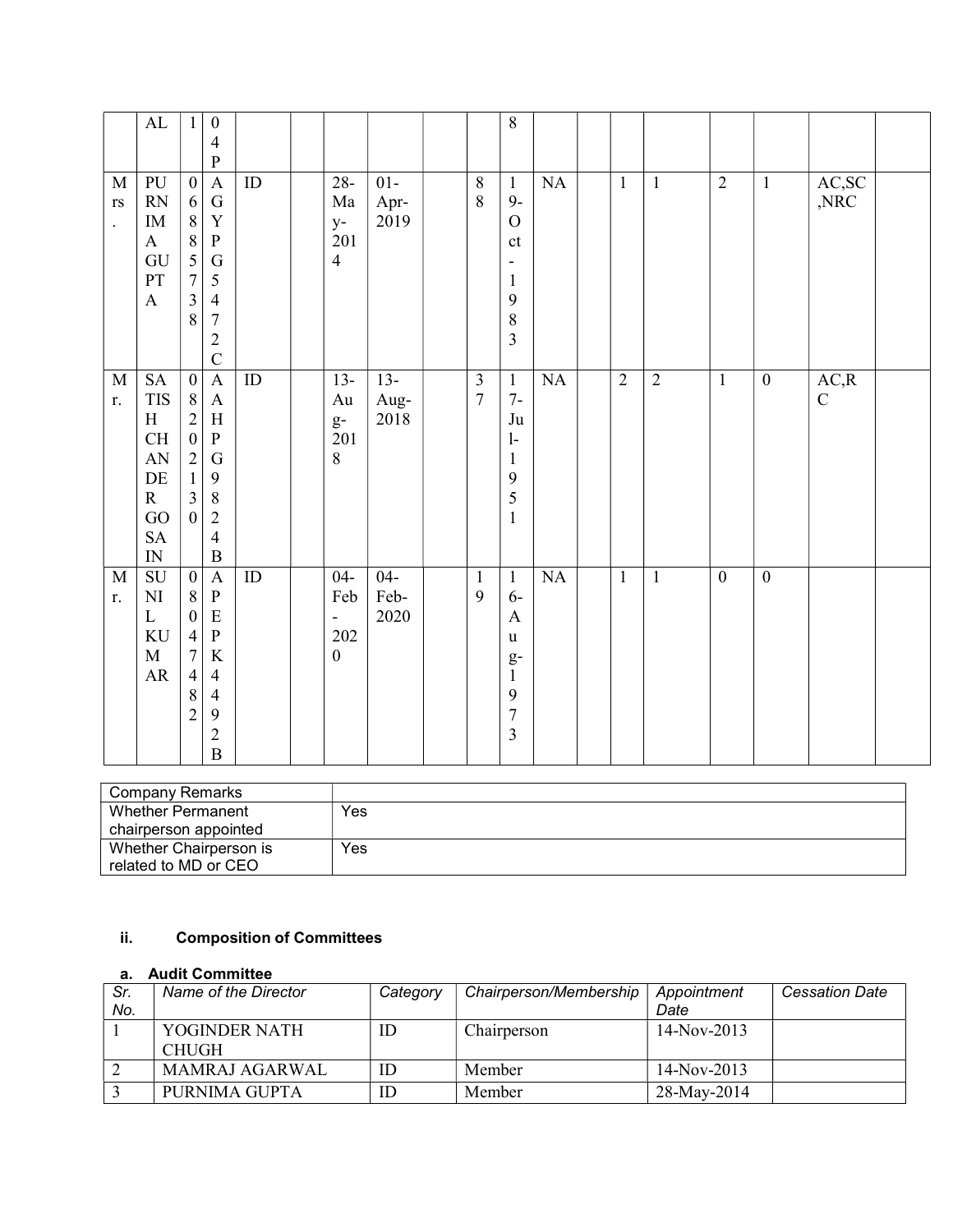| PANCHAM LAL GUPT      | ED | Member | 17-Oct-2017 |
|-----------------------|----|--------|-------------|
| <b>SATISH CHANDER</b> | IE | Member | 23-Dec-2019 |
| <b>GOSAIN</b>         |    |        |             |

|     | <b>Company Remarks</b>                     |          |                        |               |                       |
|-----|--------------------------------------------|----------|------------------------|---------------|-----------------------|
|     | <b>Whether Permanent</b>                   | Yes      |                        |               |                       |
|     | chairperson appointed                      |          |                        |               |                       |
| b.  | <b>Stakeholders Relationship Committee</b> |          |                        |               |                       |
| Sr. | Name of the Director                       | Category | Chairperson/Membership | Appointment   | <b>Cessation Date</b> |
| No. |                                            |          |                        | Date          |                       |
|     | PURNIMA GUPTA                              | ID       | Chairperson            | $17-Oct-2017$ |                       |
|     | PANCHAM LAL                                | ED       | Member                 | 17-Oct-2017   |                       |
|     | <b>GUPTA</b>                               |          |                        |               |                       |
|     | <b>KANHA AGARWAL</b>                       | ED       | Member                 | 31-Aug-2018   |                       |

| Company Remarks          |     |
|--------------------------|-----|
| <b>Whether Permanent</b> | Yes |
| chairperson appointed    |     |

## c. Risk Management Committee

| Sr. | Name of the Director                   | Category | Chairperson/Membership | Appointment    | <b>Cessation Date</b> |
|-----|----------------------------------------|----------|------------------------|----------------|-----------------------|
| No. |                                        |          |                        | Date           |                       |
|     | <b>VIKRAM AGARWAL</b>                  | ED       | Chairperson            | $14-Nov-2014$  |                       |
|     | PANCHAM LAL GUPTA                      | ED       | Member                 | $14-Nov-2014$  |                       |
|     | <b>SATISH CHANDER</b><br><b>GOSAIN</b> | ID       | Member                 | $16$ -Jun-2021 |                       |

| ' ompanyٽ<br>Remarks     |     |
|--------------------------|-----|
| Whether<br>Permanent     | Yes |
| appointed<br>chairperson |     |

## d. Nomination and Remuneration Committee

| Sr. | Name of the Director | Category | Chairperson/Membership | Appointment    | <b>Cessation Date</b> |
|-----|----------------------|----------|------------------------|----------------|-----------------------|
| No. |                      |          |                        | Date           |                       |
|     | YOGINDER NATH        | ID       | Chairperson            | $14-Nov-2013$  |                       |
|     | <b>CHUGH</b>         |          |                        |                |                       |
|     | MAMRAJ AGARWAL       | ΙD       | Member                 | 17-Oct- $2017$ |                       |
|     | PURNIMA GUPTA        | ΙD       | Member                 | $10$ -Jul-2018 |                       |

| Remarks<br>' ompanyب   |     |
|------------------------|-----|
| Whether,<br>Permanent  | Yes |
| appointed<br>airperson |     |

## iii. Meeting of Board of Directors

| Date(s) of Meeting<br>(if any) in the<br>previous quarter | Date(s) of Meeting<br>(if any) in the<br>relevant quarter | Whether<br>requirement of<br>Quorum met | Number of<br>Directors present | Number of Independent<br>Directors present |
|-----------------------------------------------------------|-----------------------------------------------------------|-----------------------------------------|--------------------------------|--------------------------------------------|
| $31$ -May-2021                                            | 06-Aug-2021                                               | Yes                                     |                                |                                            |
| $30 - Jun - 2021$                                         |                                                           | Yes                                     |                                |                                            |

| $-1$<br>.<br>- 12<br><br>יוםו ו/<br>$\cdots$ |  |
|----------------------------------------------|--|
|                                              |  |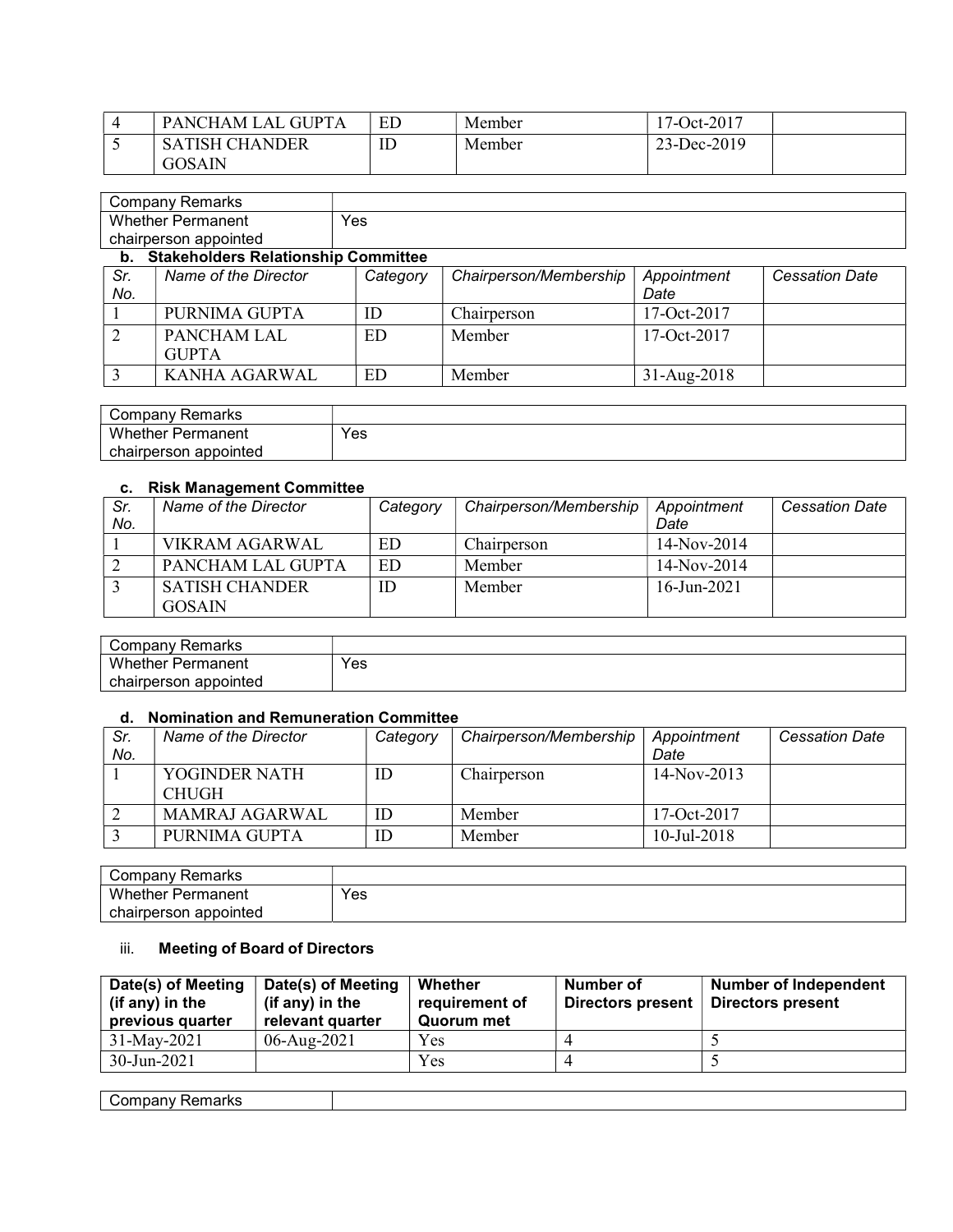| Maximum gap between any       | 36 |
|-------------------------------|----|
| two consecutive (in number of |    |
| days)                         |    |

#### iv. Meeting of Committees

| Name of the<br><b>Committee</b> | Date(s) of<br>meeting during<br>of the committee<br>in the previous<br>quarter | Date(s) of<br>meeting of the<br>committee in the<br>relevant quarter | <b>Whether</b><br>requirement<br>of Quorum<br>met (Yes/No) | Number of<br><b>Directors</b><br>present | Number of<br>independent<br>directors<br>present |
|---------------------------------|--------------------------------------------------------------------------------|----------------------------------------------------------------------|------------------------------------------------------------|------------------------------------------|--------------------------------------------------|
| <b>Audit Committee</b>          | 31-May-2021                                                                    |                                                                      | Yes                                                        |                                          | $\overline{4}$                                   |
| <b>Audit Committee</b>          |                                                                                | 06-Aug-2021                                                          | Yes                                                        |                                          | 4                                                |
| <b>Stakeholders</b>             | 10-Apr-2021                                                                    |                                                                      | Yes                                                        | 2                                        |                                                  |
| Relationship                    |                                                                                |                                                                      |                                                            |                                          |                                                  |
| Committee                       |                                                                                |                                                                      |                                                            |                                          |                                                  |
| <b>Stakeholders</b>             |                                                                                | $10$ -Jul-2021                                                       | Yes                                                        | $\overline{2}$                           |                                                  |
| Relationship                    |                                                                                |                                                                      |                                                            |                                          |                                                  |
| Committee                       |                                                                                |                                                                      |                                                            |                                          |                                                  |

| Company Remarks               |    |
|-------------------------------|----|
| Maximum gap between any       | 66 |
| two consecutive (in number of |    |
| days) [Only for Audit         |    |
| Committeel                    |    |

### v. Related Party Transactions

| <b>Subject</b>                                                                                            | <b>Compliance status</b><br>(Yes/No/NA) | <b>Remark</b> |
|-----------------------------------------------------------------------------------------------------------|-----------------------------------------|---------------|
| Whether prior approval of audit committee obtained                                                        | Yes                                     |               |
| Whether shareholder approval obtained for material RPT                                                    | Not Applicable                          |               |
| Whether details of RPT entered into pursuant to omnibus<br>approval have been reviewed by Audit Committee | Yes                                     |               |

| Disclosure of notes on related  |  |
|---------------------------------|--|
| party transactions and          |  |
| Disclosure of notes of material |  |
| related party transactions      |  |

### VI. Affirmations

- 1. The composition of Board of Directors is in terms of SEBI (Listing obligations and disclosure requirements) Regulations, 2015. - Yes
- 2. The composition of the following committees is in terms of SEBI(Listing obligations and disclosure requirements) Regulations, 2015
	- a. Audit Committee Yes
	- b. Nomination & remuneration committee Yes
	- c. Stakeholders relationship committee Yes
	- d. Risk management committee (applicable to the top 100 listed entities) Yes
- 3. The committee members have been made aware of their powers, role and responsibilities as specified in SEBI (Listing obligations and disclosure requirements) Regulations, 2015. - Yes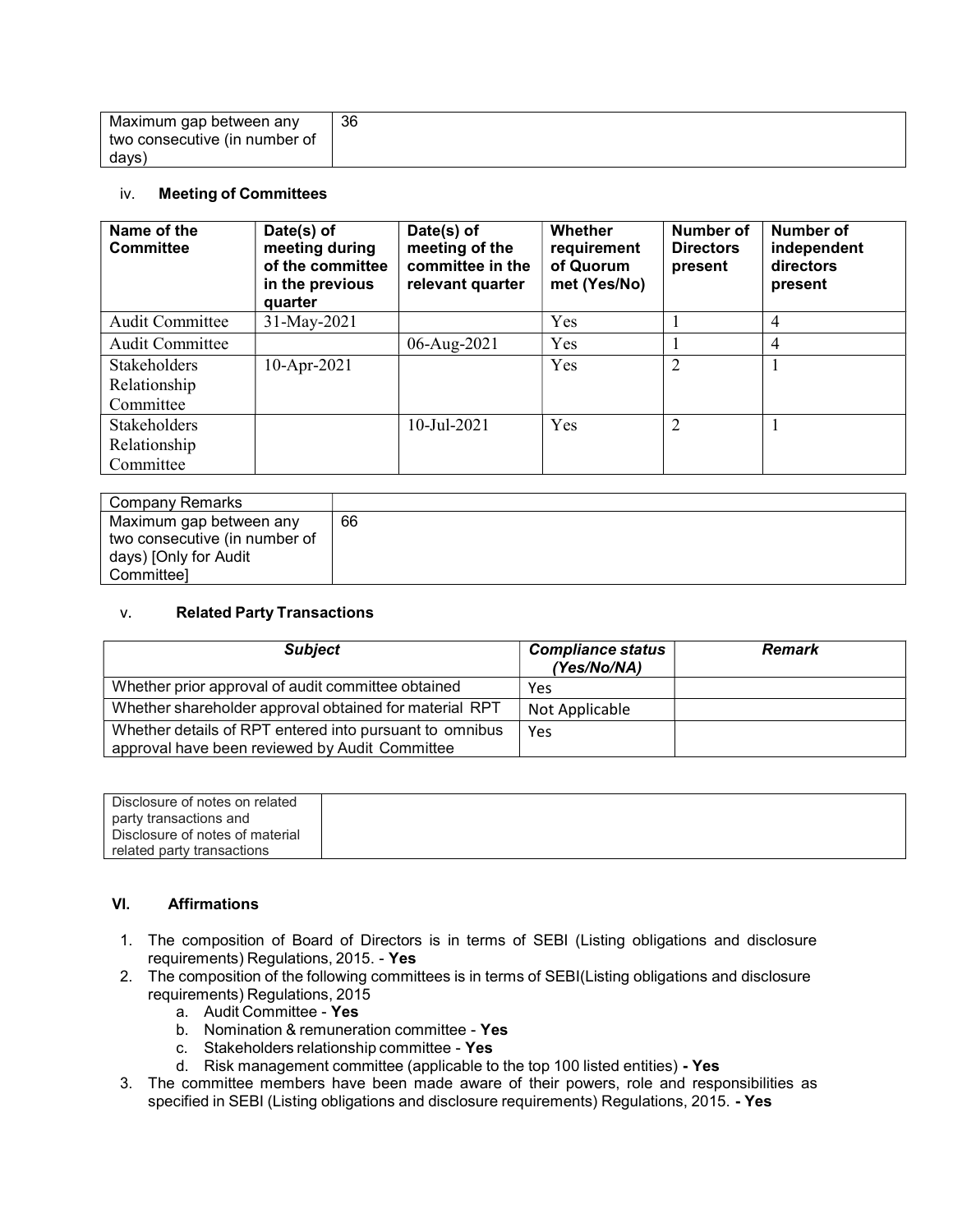- 4. The meetings of the board of directors and the above committees have been conducted in the manner as specified in SEBI (Listing obligations and disclosure requirements) Regulations, 2015.- Yes
- 5. a. This report and/or the report submitted in the previous quarter has been placed before Board of Directors. - Yes

b. Any comments/observations/advice of Board of Directors may be mentioned here:

Name : Ashwini Kumar<br>Designation : Company Secre Company Secretary & Compliance Officer

### ANNEXURE III

#### Affirmations

| <b>Broad Heading</b>                                                                                                                                                                          | <b>Regulation</b><br><b>Number</b>           | <b>Compliance</b><br><b>Status</b> | <b>Company Remark</b> |
|-----------------------------------------------------------------------------------------------------------------------------------------------------------------------------------------------|----------------------------------------------|------------------------------------|-----------------------|
| Copy of the annual report<br>including balance sheet, profit<br>and loss account, directors<br>report, corporate governance<br>report, business responsibility<br>report displayed on website | 46(2)                                        | <b>Yes</b>                         |                       |
| Presence of Chairperson of<br>Audit Committee at the Annual<br><b>General Meeting</b>                                                                                                         | 18(1)(d)                                     | <b>Yes</b>                         |                       |
| Presence of Chairperson of<br>the nomination and<br>remuneration committee at the<br>annual general meeting                                                                                   | 19(3)                                        | <b>Yes</b>                         |                       |
| Presence of Chairperson of<br>the Stakeholder Relationship<br>committee at the annual<br>general meeting                                                                                      | 20(3)                                        | Yes                                |                       |
| <b>Whether "Corporate</b><br>Governance Report" disclosed<br>in Annual Report                                                                                                                 | $34(3)$ read with<br>para C of<br>Schedule V | Yes                                |                       |

Note:

Name : Ashwini Kumar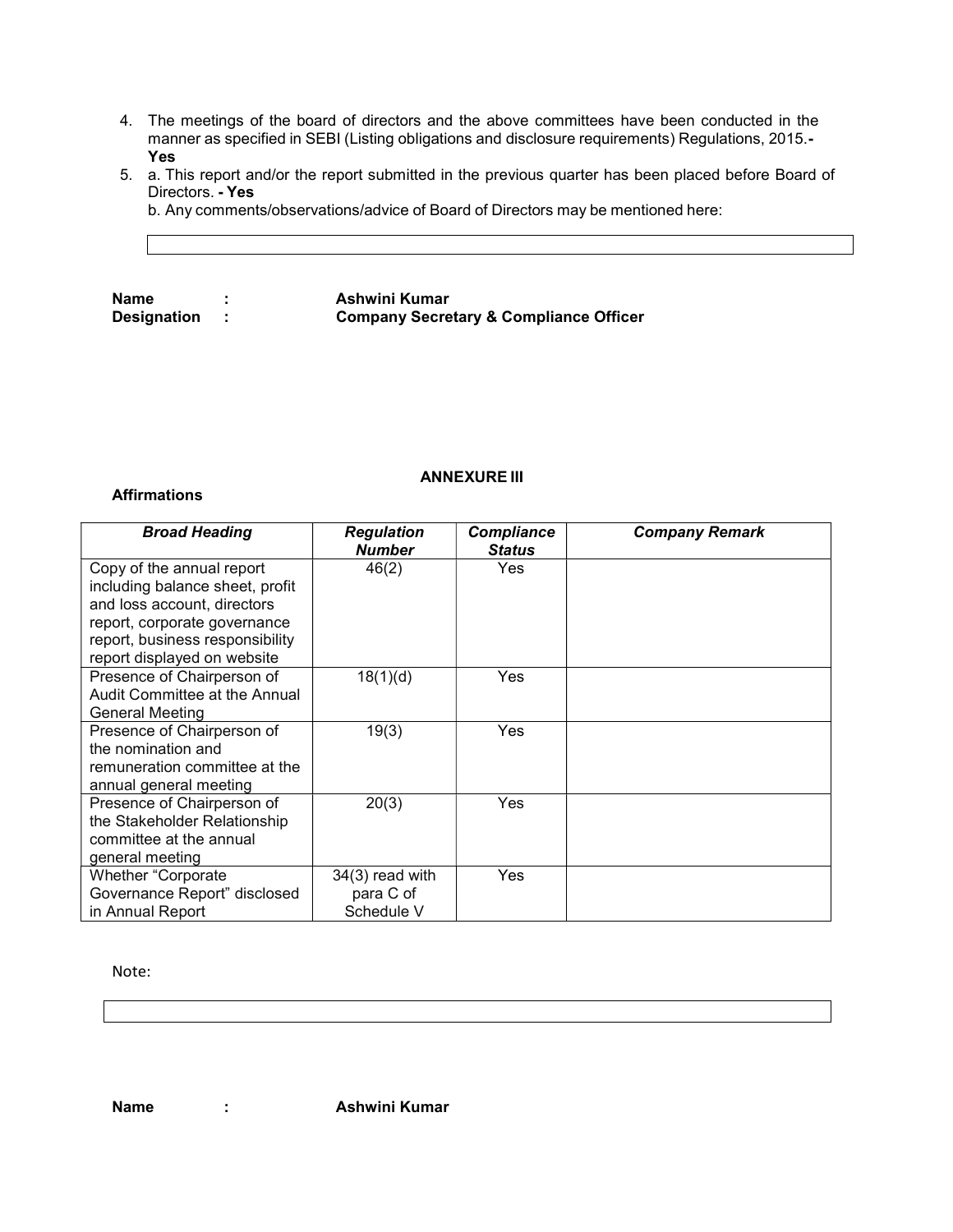### ANNEXURE IV

|                                             | %symbol%                                                                                       | %companyName% | %quarterEnded%                               |
|---------------------------------------------|------------------------------------------------------------------------------------------------|---------------|----------------------------------------------|
|                                             | (A) Any loan or any other form of debt advanced by the listed entity directly or indirectly to |               |                                              |
| Aggregate amount advanced during six months |                                                                                                |               | Balance outstanding at the end of six months |
|                                             | - -                                                                                            | .             | .<br>$\sim$ $\cdot$                          |

| Promoter or<br>any other<br>entity<br>controlled by<br>them | Promoter<br>Group or<br>any other<br>entity<br>controlled<br>by them | <b>Directors</b><br><i>(including</i><br>relatives)<br>or any<br>other<br>entity<br>controlled<br>by them | <b>KMPs or</b><br>any other<br>entity<br>controlled<br>by them | Promot<br>er or<br>any<br>other<br>entity<br>controll<br>ed by<br>them | Promoter<br>Group or<br>any other<br>entity<br>controlled<br>by them | <b>Directors</b><br><i>(including</i><br>relatives) or<br>any other<br>entity<br>controlled by<br>them | <b>KMPs or any</b><br>other entity<br>controlled by<br>them |
|-------------------------------------------------------------|----------------------------------------------------------------------|-----------------------------------------------------------------------------------------------------------|----------------------------------------------------------------|------------------------------------------------------------------------|----------------------------------------------------------------------|--------------------------------------------------------------------------------------------------------|-------------------------------------------------------------|
| 0                                                           |                                                                      | 0                                                                                                         | 0                                                              | $\mathbf 0$                                                            | 0                                                                    | 0                                                                                                      | 0                                                           |

(B) Any guarantee/ comfort letter (by whatever name called) provided by the listed entity directly or indirectly, in connection with any loan(s) or any other form of debt availed by:

| <b>Entity</b>                                                        | Type (guarantee, comfort letter<br>etc.) | Aggregate amount of<br>issuance during six<br>months | Balance outstanding at the<br>end of six months (taking into<br>account any invocation) |
|----------------------------------------------------------------------|------------------------------------------|------------------------------------------------------|-----------------------------------------------------------------------------------------|
| Promoter<br>or<br>other<br>any<br>entity<br>controlled<br>bv<br>them | N.A.                                     | $\Omega$                                             | 0                                                                                       |
| Promoter<br>Group<br>or<br>anv<br>other<br>entity                    | N.A.                                     | $\mathbf 0$                                          | 0                                                                                       |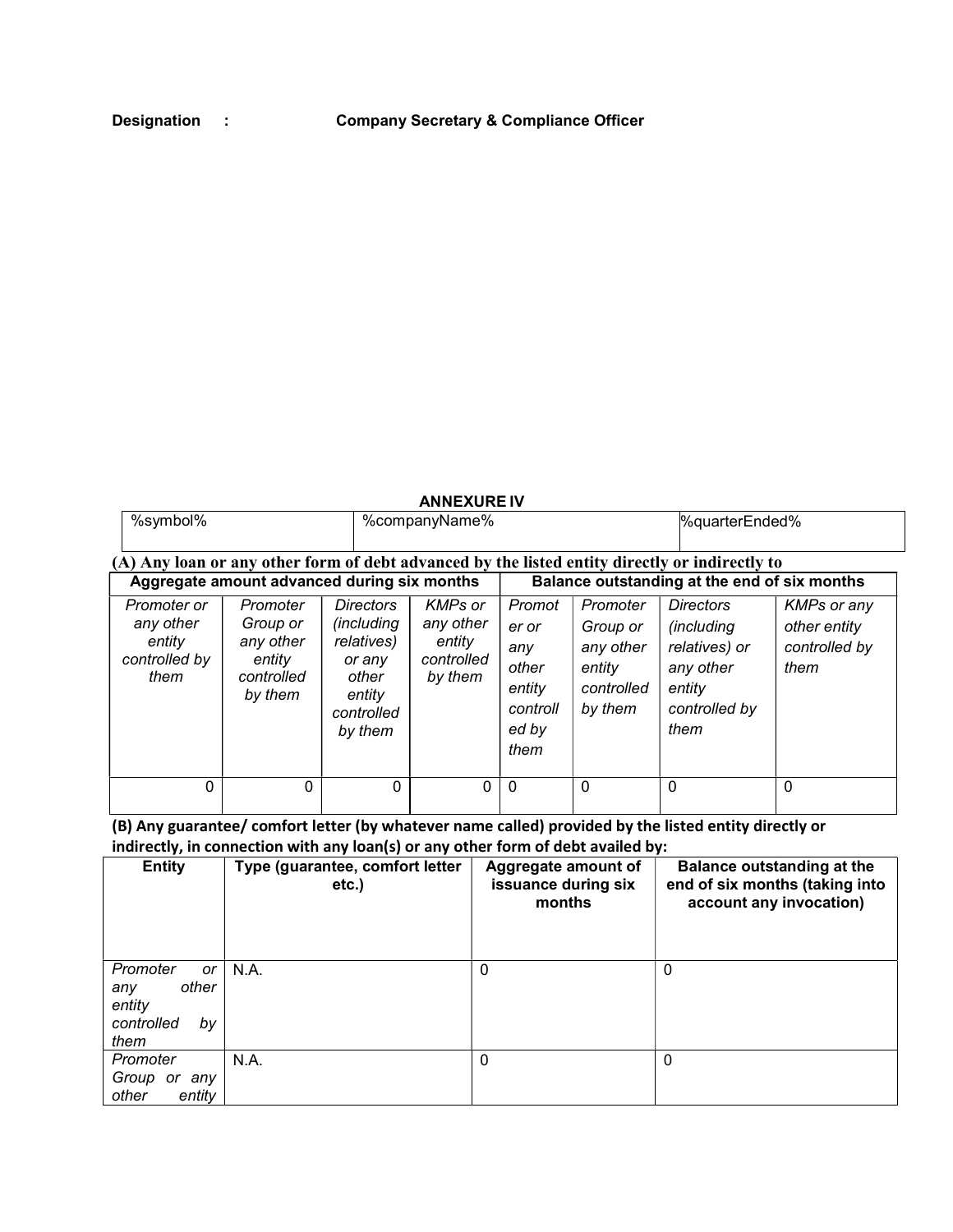| controlled<br>by<br>them                                                                                 |      |             |             |
|----------------------------------------------------------------------------------------------------------|------|-------------|-------------|
| <b>Directors</b><br>(including<br>relatives)<br>or<br>other<br>any<br>entity<br>controlled<br>by<br>them | N.A. | $\mathbf 0$ | $\mathbf 0$ |
| KMPs or any $\vert$ N.A.<br>entity<br>other<br>controlled<br>by<br>them                                  |      | $\mathbf 0$ | $\mathbf 0$ |

# (C) Any security provided by the listed entity directly or indirectly, in connection with any loan(s) or any other form of debt availed by:

| <b>Entity</b>                                                                                      | <b>Type of Security (cash,</b><br>shares etc.) | Aggregate value of<br>security provided<br>during six months | <b>Balance outstanding at the</b><br>end of six months |
|----------------------------------------------------------------------------------------------------|------------------------------------------------|--------------------------------------------------------------|--------------------------------------------------------|
| Promoter or any<br>other<br>entity<br>controlled<br>by<br>them                                     | N.A.                                           | 0                                                            | 0                                                      |
| Promoter Group<br>other<br>or any<br>entity controlled<br>by them                                  | N.A.                                           | $\mathbf 0$                                                  | $\mathbf{0}$                                           |
| <b>Directors</b><br>(including<br>relatives) or any<br>other<br>entity<br>controlled<br>by<br>them | N.A.                                           | $\mathbf{0}$                                                 | 0                                                      |
| <b>KMPs</b><br>any<br>or<br>other<br>entity<br>controlled<br>by<br>them                            | N.A.                                           | $\mathbf 0$                                                  | $\mathbf 0$                                            |

(D) If the Listed Entity would like to provide any other information the same may be indicated here

**Affirmations**